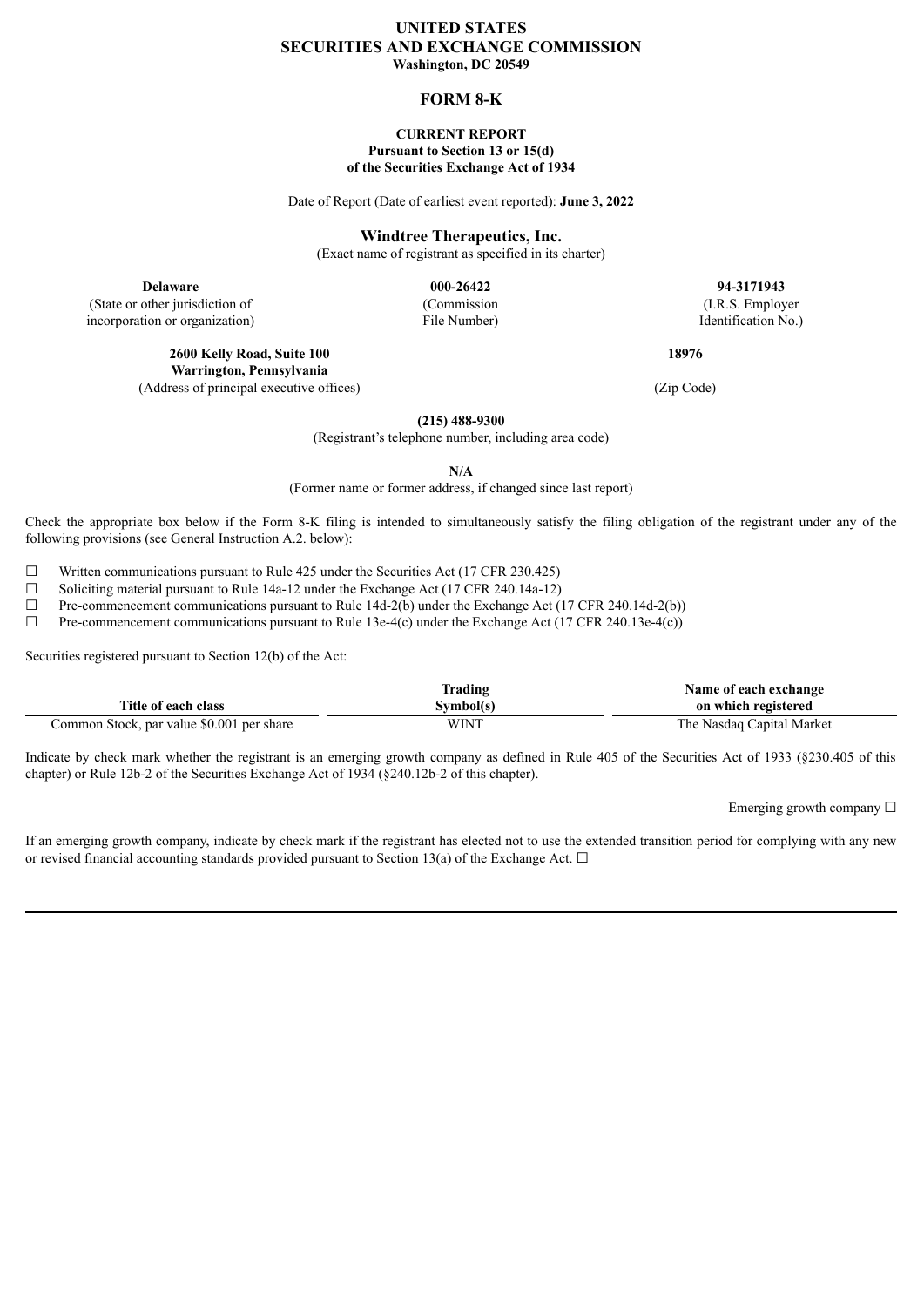#### **Item 5.03 Amendments to Articles of Incorporation or Bylaws**; **Change in Fiscal Year.**

On June 3, 2022, the board of directors (the "Board") of Windtree Therapeutics, Inc. (the "Company") approved an amendment (the "Bylaws Amendment") to the Amended and Restated By-Laws of the Company (the "Bylaws"), effective immediately. The Bylaws Amendment amended Section 5 of ARTICLE I of the Bylaws to reduce the quorum requirement for all meetings of stockholders of the Company from a majority of the voting capital stock issued and outstanding and entitled to vote to one third of the voting capital stock issued and outstanding and entitled to vote.

The foregoing description of the Bylaws Amendment is qualified in its entirety by reference to the full text of the Bylaws Amendment, a copy of which is filed with this Current Report on Form 8-K as Exhibit 3.1.

### **Item 9.01 Financial Statements and Exhibits**

### **(d) Exhibits**

The following exhibits are being filed herewith:

| Exhibit<br>No. | Document                                                                        |
|----------------|---------------------------------------------------------------------------------|
| 3.1            | <u>Amendment to Amended and Restated By-Laws of Windtree Therapeutics, Inc.</u> |
| 104            | Cover Page Interactive Data File (embedded within the Inline XBRL document).    |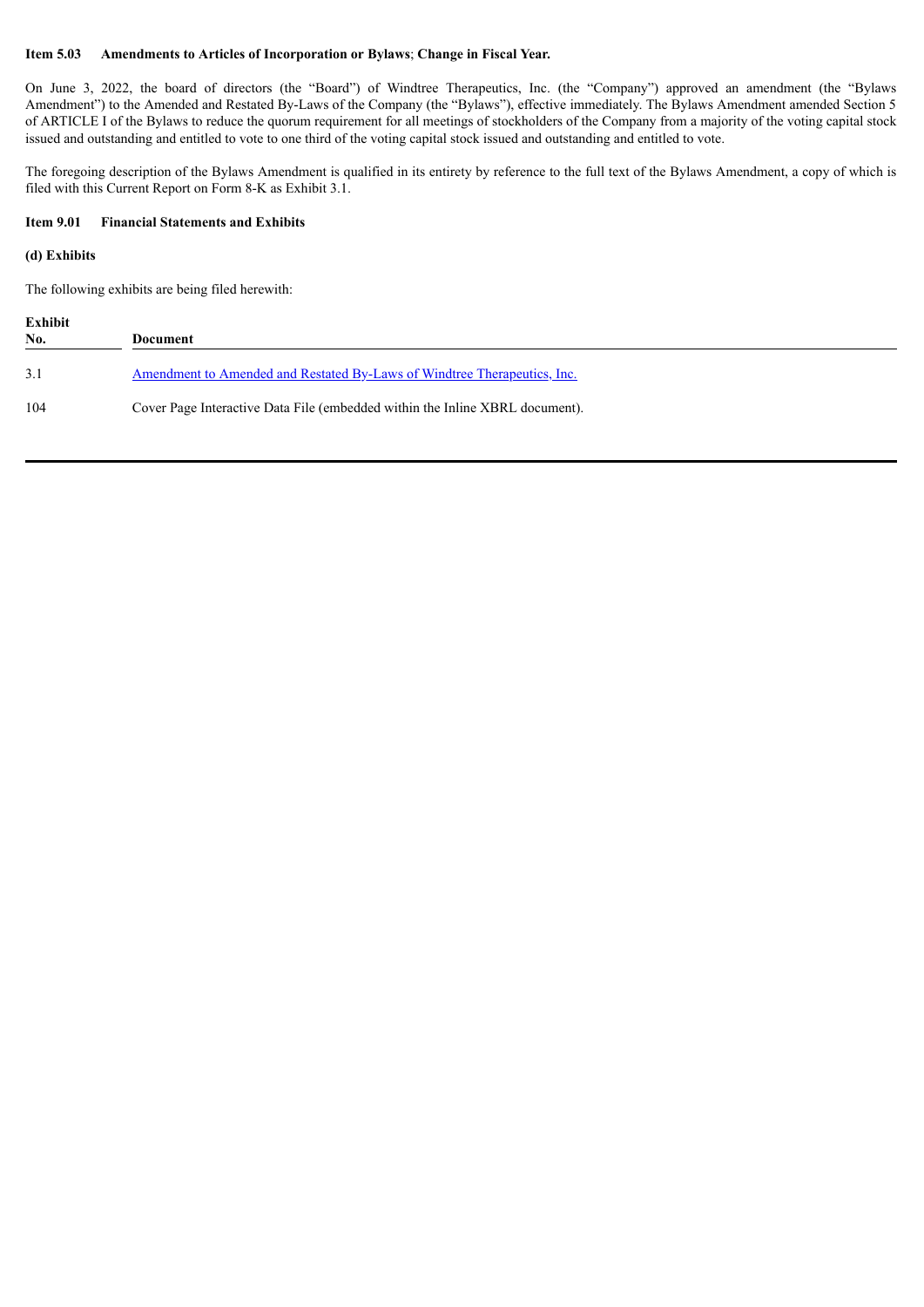# **SIGNATURES**

Pursuant to the requirements of the Securities Exchange Act of 1934, the registrant has duly caused this report to be signed on its behalf by the undersigned, thereunto duly authorized.

Date: June 3, 2022

# **Windtree Therapeutics, Inc**.

By: /s/ Craig E. Fraser

Name: Craig E. Fraser<br>Title: President and C President and Chief Executive Officer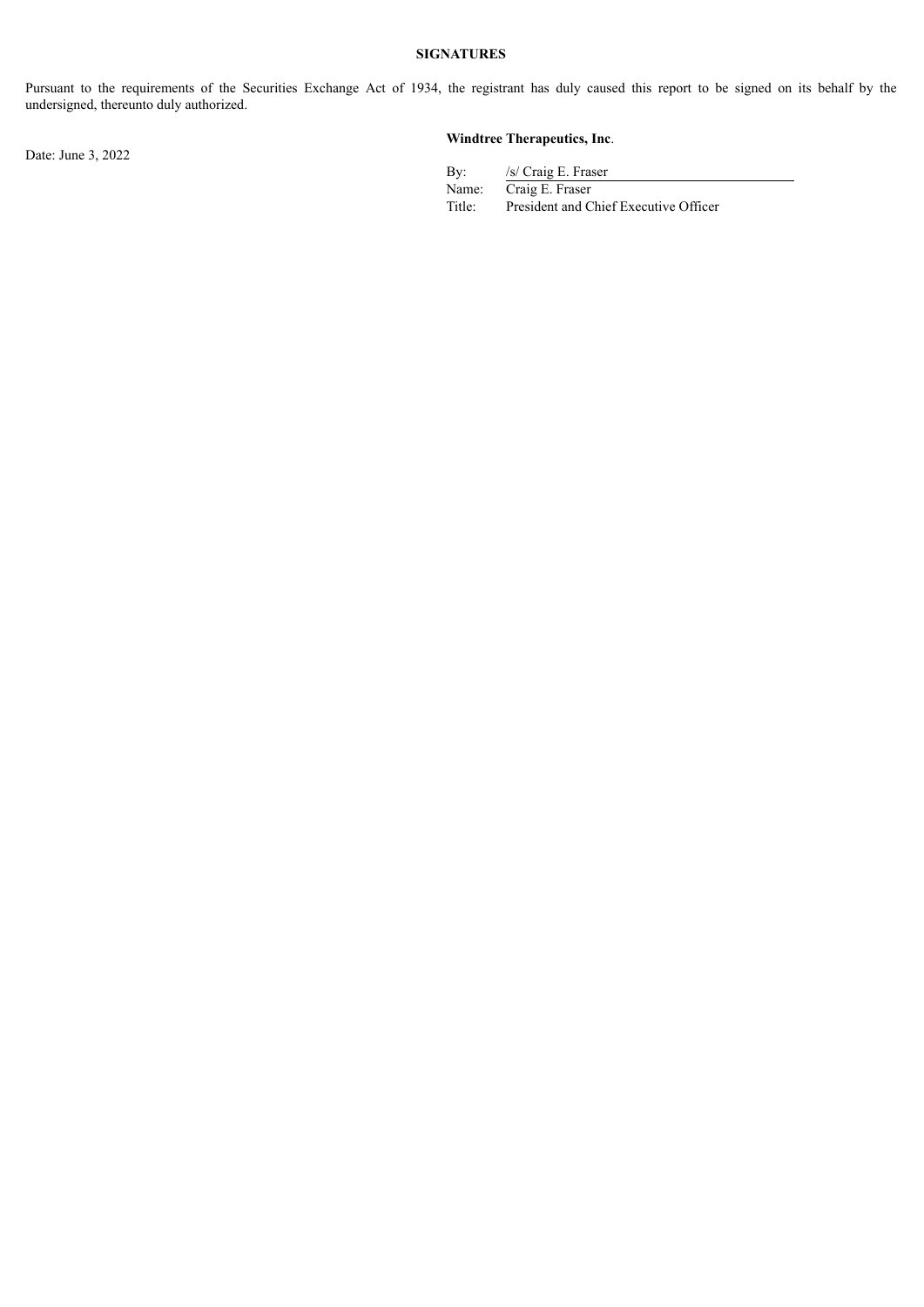### **AMENDMENT TO THE AMENDED AND RESTATED BY-LAWS** *of* **WINDTREE THERAPEUTICS, INC.**

<span id="page-3-0"></span>The Amended and Restated By-Laws (the "*Bylaws*"), of Windtree Therapeutics, Inc., a Delaware corporation (the "*Company*"), are hereby amended as follows, effective as of June 3, 2022.

1. Section 5 of ARTICLE I of the Bylaws is hereby amended and restated in its entirety to read as follows:

**"Quorum**. At all meetings of the stockholders, the holders of one third of the votes of the shares of stock of the Corporation issued and outstanding and entitled to vote shall be present in person or by proxy to constitute a quorum for the transaction of any business, except when stockholders are required to vote by class, in which event a majority of the issued and outstanding shares of the appropriate class shall be present in person or by proxy, or except as otherwise provided by statute or in the Corporation's Restated Certificate of Incorporation (the "Certificate of Incorporation"). In the absence of a quorum, the holders of a majority of the votes of the shares of stock present in person or by proxy and entitled to vote, or if no stockholder entitled to vote is present, then the chairman of the meeting, as set forth in Section 6 below, may adjourn the meeting from time to time. At any such adjourned meeting at which a quorum may be present, any business may be transacted which might have been transacted at the meeting as originally called."

2. Except as specifically amended herein, the Bylaws shall remain unchanged and in full force and effect.

**[***Remainder of page intentionally left blank***]**